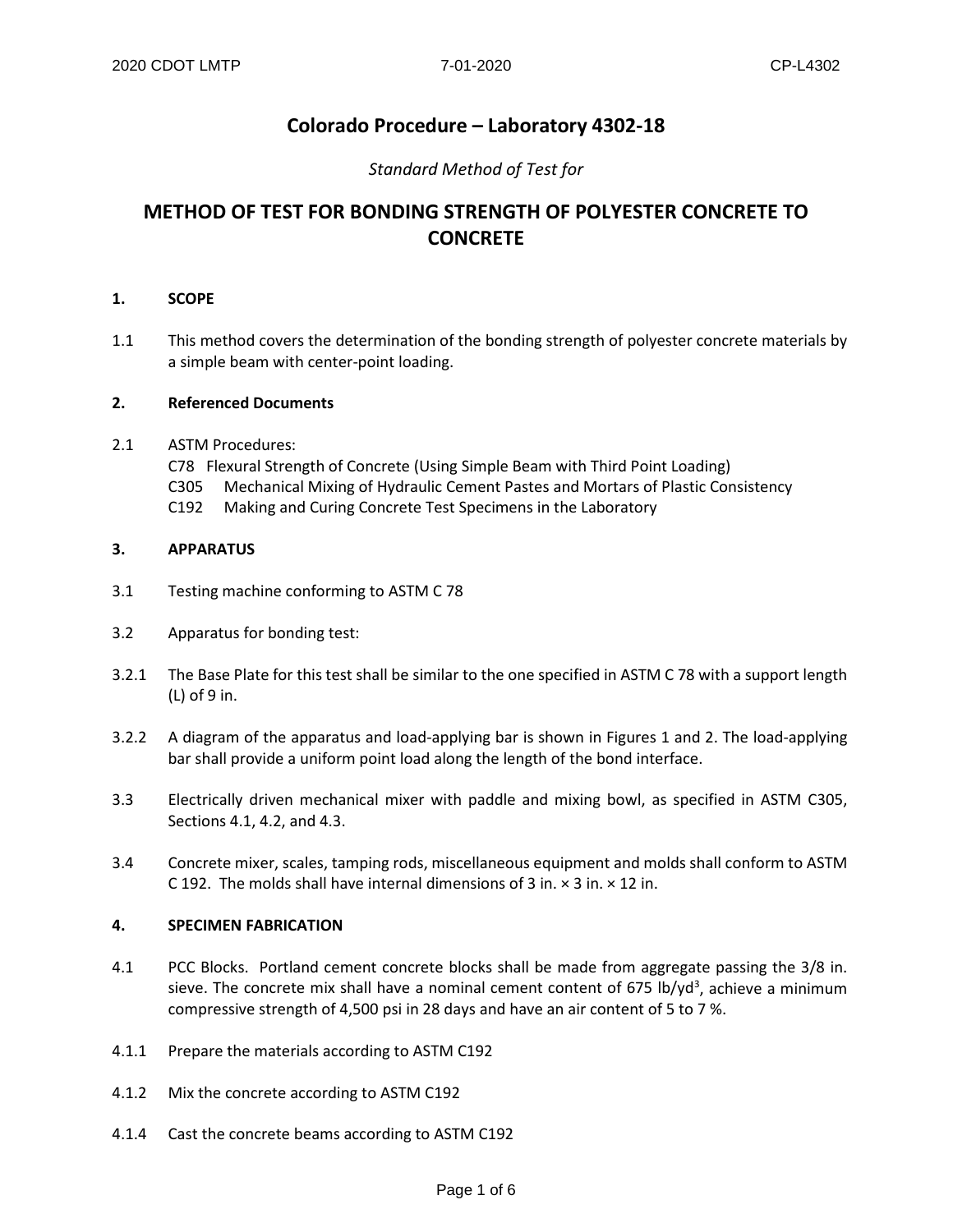- 4.1.3 Initial cure the concrete according to ASTM C192 for 1 day
- 4.1.4 Moist cure the concrete according to ASTM C192 until the concrete is 28 days old.
- 4.1.5 Remove the PCC Blocks from the moist room and place in dry storage. PCC blocks shall be aged for 6 months prior to use.
- 4.2 PCC Block Sample Preparation:
- 4.2.1 Cut the PCC blocks approximately in half with a concrete saw with a water-cooled, diamond matrix cutting edge blade. The saw cut shall be at right angles to the length of the block. Care shall be taken to avoid contamination of the cut face, especially with oil.
- 4.2.2 Wash the PCC blocks with clean water to remove all loose particles.
- 4.2.3 PCC blocks shall be placed in a rustproof container and covered with a minimum of 1 in. of water for a minimum of 48 hr prior to use..
- 4.2.4 Remove PCC blocks from the water, rinse them with clean water and dry them with a clean paper towel.
- 4.2.5 Apply ¾ in. wide masking tape around the perimeter of the cut face. The tape application shall be even with the cut face and not protrude more than 1/32 in. beyond the cut face.
- 4.2.6 Place the taped block into a 3 in. × 3 in. × 12 in. mold coated with a suitable mold release. The cut face shall be not less than 5 in. from the end of the mold. Secure the block in the mold.

**Note 1:** A mixture of one part paste wax dissolved in 2 to 3 parts toluene is a suitable mold release.

- 4.2.7 Cover the SSD bond blocks with a damp towel until ready to place the material to be tested. This is done to retain the SSD condition of the block.
- 4.3 Bond Test Sample Fabrication:
- 4.3.1 Temperature of the air in the vicinity of the mixing area, the dry materials, molds, base plates, and mixing bowl shall be maintained from 68 to 77ºF.
- 4.3.2 Follow the material suppliers' instructions for applying a bonding coat to the bond surface of the PCC sample block in the mold.
- 4.3.3 Mix the polyester concrete as specified by the manufacturer in the electric mixer or by hand in a batch of such size to yield 10 % excess after molding test specimens. Follow the manufacturer's recommendations as to the order of addition and mixing times. Materials shall be mixed thoroughly in the time allotted.
- 4.3.4 Begin molding the specimens within 1 min after completion of the mixing.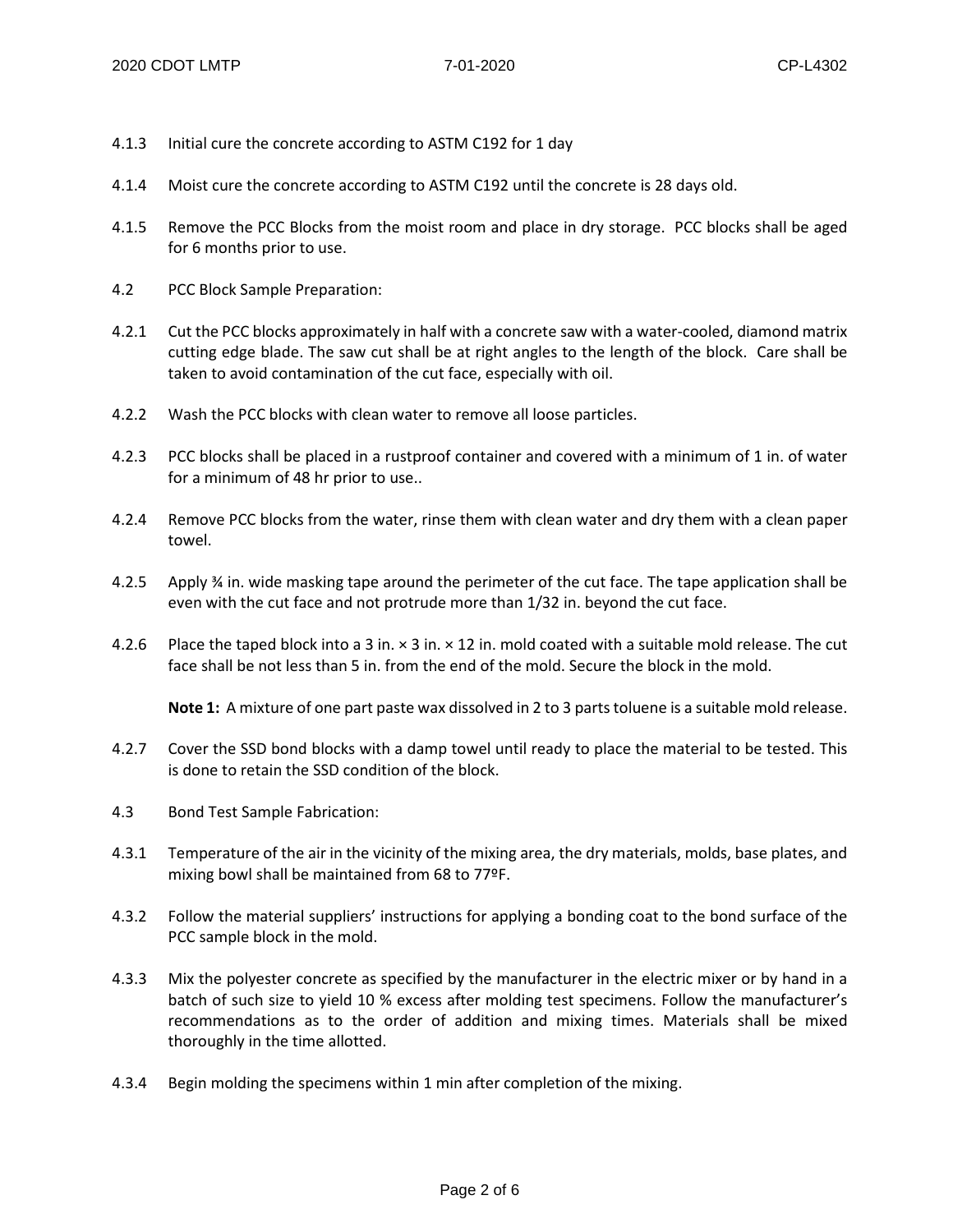- 4.3.5 Place the batched material in the mold in two equal layers. Compact each layer with a wooden tamper approximately  $\frac{3}{4}$  in.  $\times$  3 in.  $\times$  18 in., 20 strokes for each layer or until a homogeneous specimen is obtained.
- 4.3.6 Spade the PCC bond block-bonding surface with a spatula to effect maximum contact of the batched material with the PCC.
- 4.3.7 Jig the mold between each layer to remove entrapped air.
- 4.3.8 Compact and strike off the material to the top of the mold, and finish to a smooth surface with a steel trowel.
- 4.3.9 Cure the material according to the manufacturer's recommendations.

#### **5. PROCEDURE**

- 5.1 Turn the test specimen on its side with respect to its position as molded so the top as molded is facing the operator.
- 5.2 Center the bond face line on the support block.
- 5.3 Center the loading system in relationship to the applied force.
- 5.4 Lower the spherical head of the testing machine until there is just enough clearance between the spherical head and the test specimen to permit insertion of the load-applying bar without it tipping over. The load-applying bar shall be placed directly on the bond face line of the specimen.
- 5.5 Apply the load continuously at a rate of 1500 lb/min until the specimen breaks. The specimen will break at the bond line, in the PCC or in the material being tested.
- 5.6 Calculate the modulus of rupture in bond as follows:

$$
R = \frac{3Pl}{2bd^2}
$$

Where:

R = modulus of rupture, psi

P = maximum applied load, lb

l = span length, in.

- b = average width of specimen at the point of fracture, in.
- d = average depth of specimen at the point of fracture, in.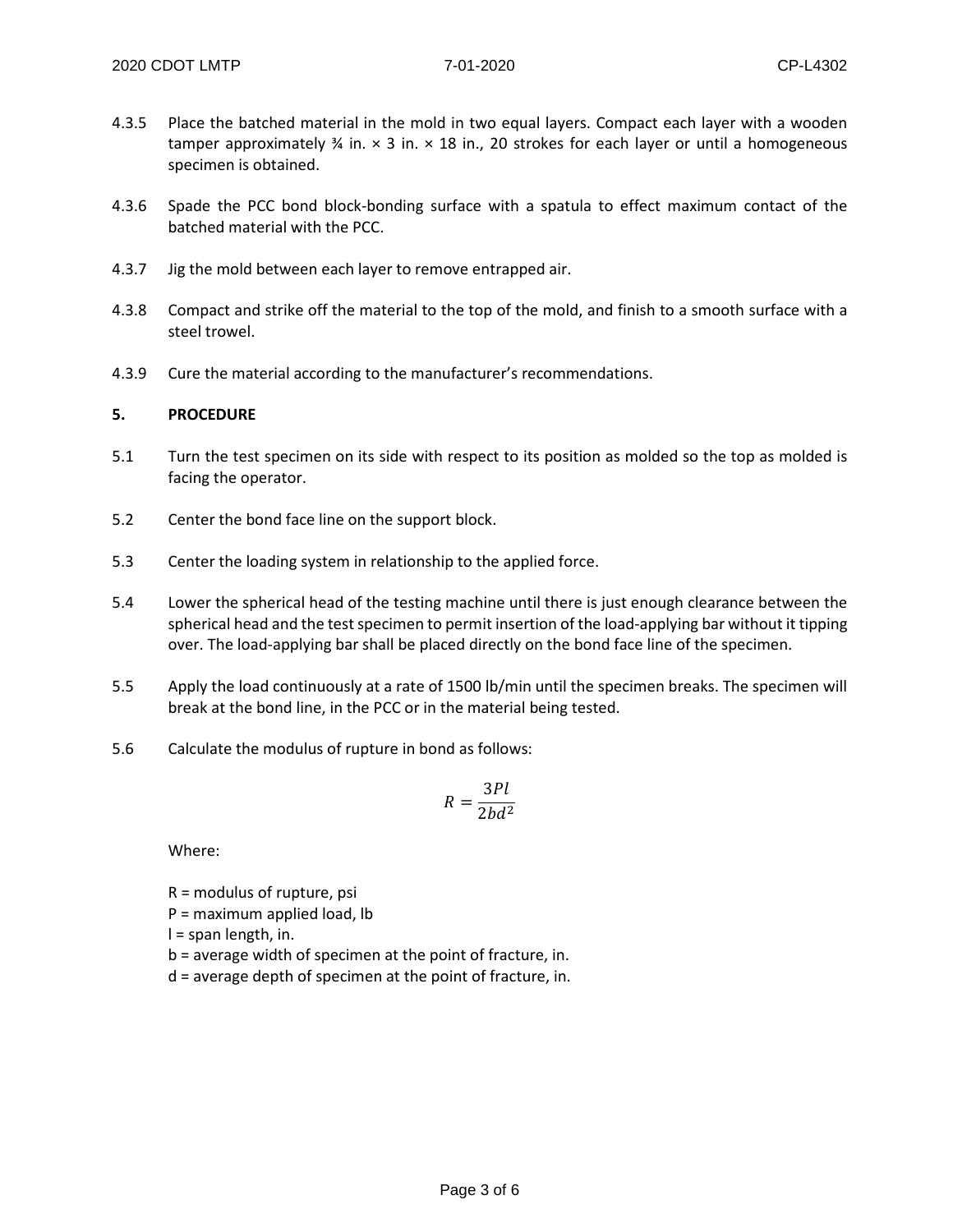

Figure 1 Apparatus for Bonding Strength Test in Center Point Loading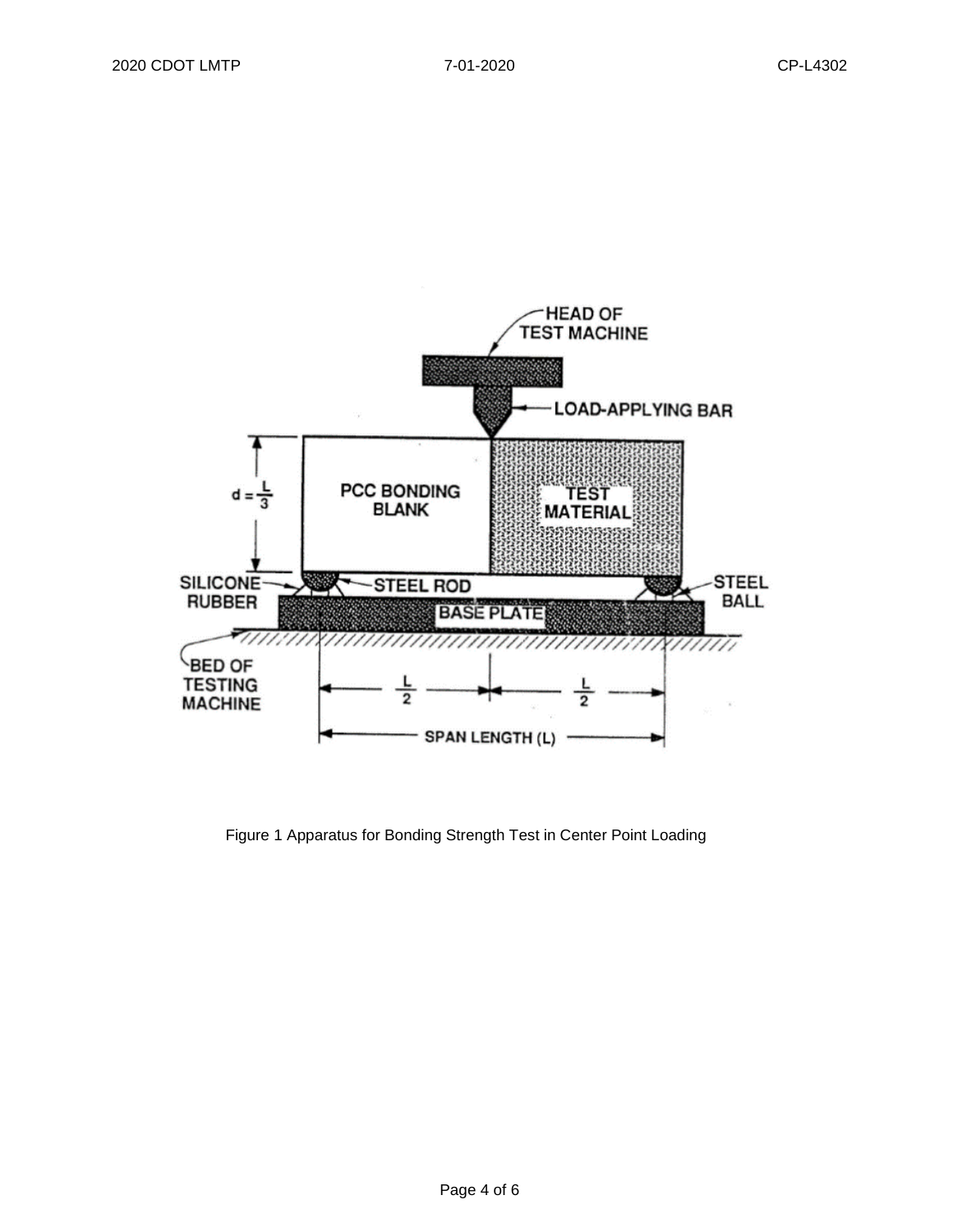



NOTE:

- $\frac{1}{2}$ . Ball bearings silver soldered to counter-sink in  $\%$  in. diameter  $\times$  3½ in. rod.
- Rods cemented to base with silicon rubber.

Figure 2 Plan of Apparatus for Bond Test of Concrete Overlay and Patching Materials